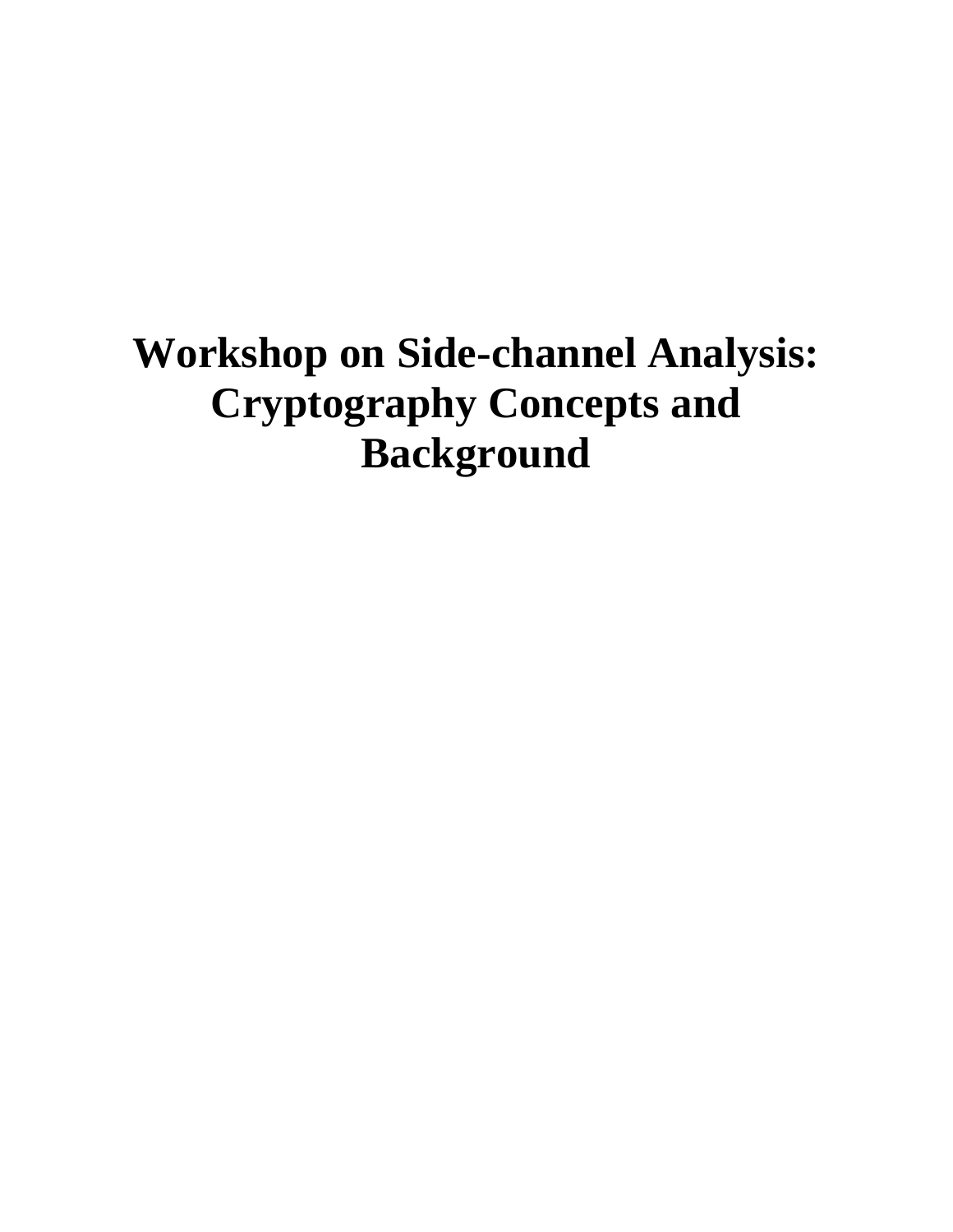### **Fundamental Concepts**

#### **Symmetric key cryptography**

Symmetric encryption algorithms are used to bulk encrypt (scramble) large blocks of data. Modern symmetric algorithms are typically block ciphers. They use a secret key K to encrypt Nbit blocks of data. Modern block ciphers transform the data in a series of rounds. Each round uses a different round key RK, which is typically derived from K. Round transformations typically operate on smaller sub-blocks of the N-bit block. For example, the Advanced Encryption Standard (AES) encrypts 128-bit blocks, but operates on 8-bit blocks during the round transformations.

#### **AES**

 $X_0$ ,  $X_1$ ,  $X_2$ ,  $X_3$ ,  $X_4$ ,  $X_5$ ,  $X_6$ ,  $X_7$ ,  $X_8$ ,  $X_9$ ,  $X_{10}$ ,  $X_{11}$ ,  $X_{12}$ ,  $X_{13}$ ,  $X_{14}$ ,  $X_{15}$  $K_i$  $I_7$   $I_8$   $I_9$   $I_{10}$   $I_{11}$   $I_{12}$   $I_{13}$   $I_{14}$   $I_{15}$  $\mathbf{I}_{1}$  $I_2$   $I_3$   $I_4$   $I_5$   $I_6$ olumi

The round structure of AES is shown in the Figure below.

Each byte **X<sup>j</sup>** is XORed with a byte of key **K<sup>j</sup>** . The resulting intermediates **I<sup>j</sup>** are transformed by an invertible nonlinear 8-bit lookup table S. The ShiftRows operation permutes the bytes and groups them into four-byte blocks. The MixColumns operation is an invertible linear transformation acting on 4 bytes, and operates on each of the four-byte blocks independently.

#### **DES**

Data Encryption Standard (DES) is a Feistel network, in which half of the data (32 bits out of 64) is transformed each round. The main round transformation is show in the figure below.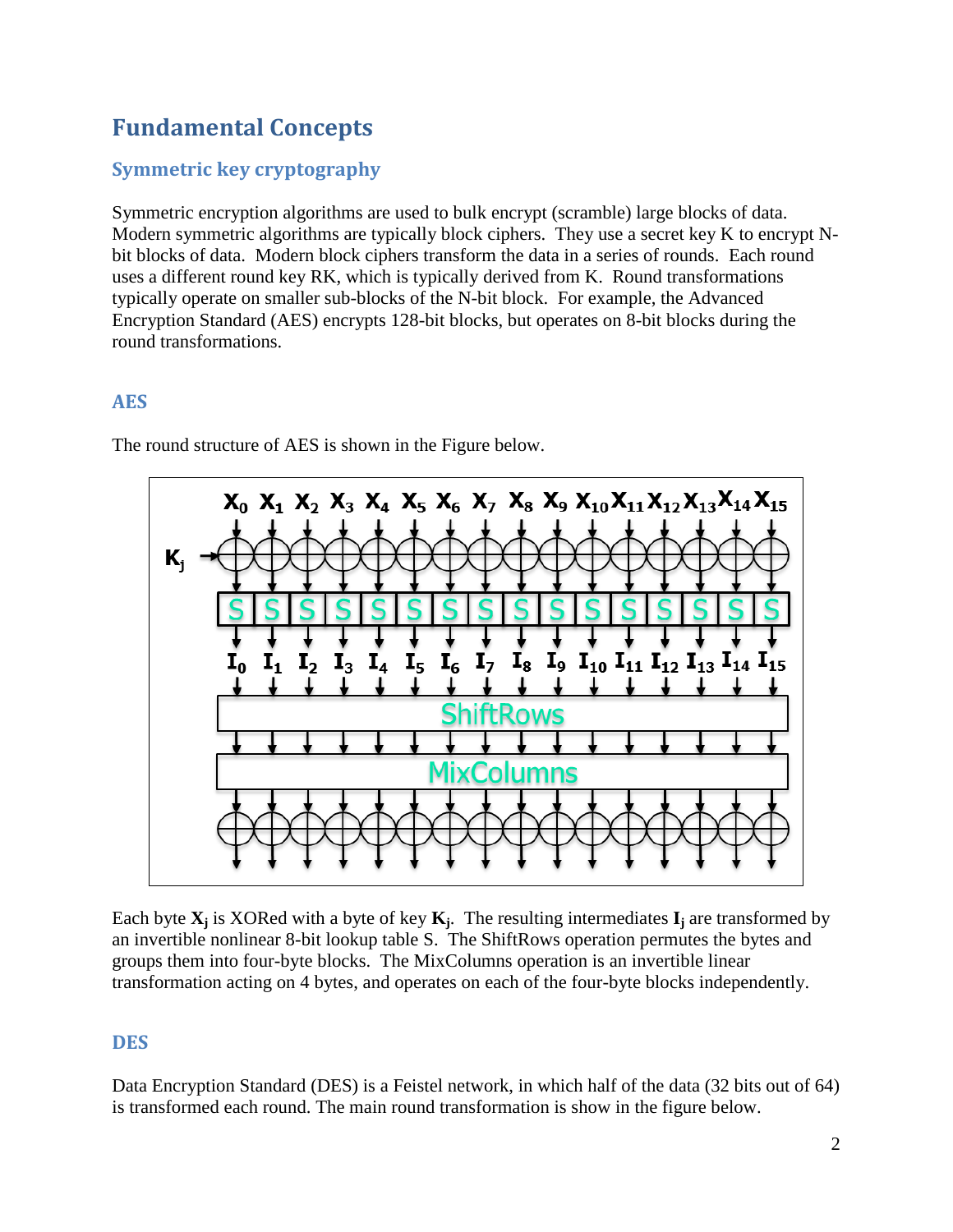

The 32 bits are expanded to 48 bits, and grouped into eight 6-bit blocks. As with AES, each block **X<sup>j</sup>** is XORed with a block of key **K<sup>j</sup>** . The results of the XORs are then transformed by  $6\rightarrow 4$  bit lookup tables  $S_j$ . The bits of the resulting intermediates  $I_j$  are then permuted, and the permuted bits are then XORed with the other 32 bits of the data (not shown), to complete the round.

Note that in both algorithms, a small block of data is XORed with a small block of key, and the result is passed through a nonlinear transformation. This construction is often seen in block ciphers, and is useful when performing side-channel analysis.

| Acronym    | Data Block length | <b>Key lengths</b>    | <b>Number of Rounds</b> |
|------------|-------------------|-----------------------|-------------------------|
| <b>AES</b> | 128 bits          | 128 bits              | 10                      |
|            |                   | 192 bits              | 12                      |
|            |                   | 256 bits              | 14                      |
| <b>DES</b> | 64bits            | 56 bits $(+8$ bits of | 16                      |
|            |                   | "checksum")           |                         |

Parameters for two common algorithms, AES, and DES, are shown below.

Because of its small key size, DES is sometimes run three times consecutively (Triple DES), for a total of 48 rounds. Triple DES has several variants, using either two or three keys.

There are many other encryption algorithms, but these are two of the most commonly encountered algorithms.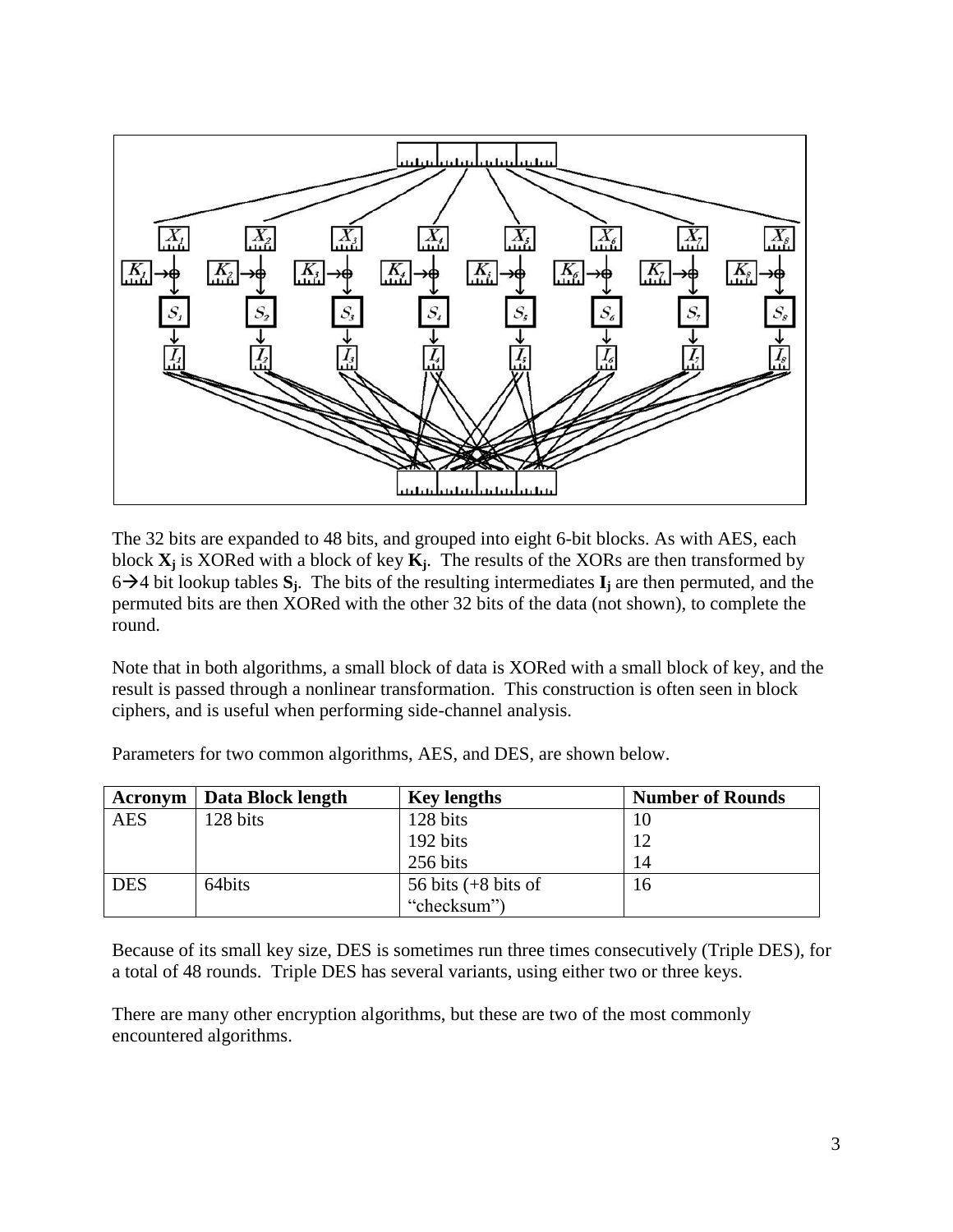#### **Public key (asymmetric) cryptography**

Public key cryptography has two main uses:

- 1. Encrypt keys for use in symmetric cryptographic algorithms. Public key algorithms tend to be too slow for bulk encryption, so they are used to encrypt keys for transfer, which will then be used to encrypt bulk data.
- 2. Digitally sign/verify messages.

Public key cryptosystems generally have a pair of keys: a private key which must be kept secret, and a public key which is not sensitive and can be freely distributed.

There are two classes of public key algorithm commonly encountered.

- 1. Algorithms based on the difficulty of factoring
- 2. Algorithms based on the difficulty of the discrete log problem.

#### **RSA**

The security of RSA is based on the difficulty of factoring a modulus which is the product of two large random primes.

- **Private key:** Large primes p and q, typically on the order of 512-2048 bits each, and a decryption/signing exponent  $d = (1/e) \mod (p-1)(q-1)$
- **Public key:** Modulus  $N = p^*q$ , and encryption/verification exponent e. e is typically 3, 17, or 65537.

The following are simplified<sup>1</sup> descriptions of how the RSA algorithm is used for encryption/decryption as well as for signing/verification.

#### *Encryption/decryption*

- **Encryption:** Given a message M, compute ciphertext C by  $C = M^e$  mod N.
- **Decryption:** To decrypt ciphertext C, compute  $M = C<sup>d</sup>$  mod N.

#### *Signing/verification*

 $\overline{a}$ 

To sign a message M, let H(M) denote the hash of M (see below for info on hash functions).

- **Signature:** M is signed by computing S by  $S = H(M)^d$  mod N.
- Verification: Signature S for M is verified by computing  $H(M)$  and  $H'(M) = S^e$  mod N and checking that  $H'(M) = H(M)$ .

<sup>&</sup>lt;sup>1</sup> In actual usage, a variety of padding schemes are used to pad the message M or hash(M) to the length of the modulus, before performing the private key operation.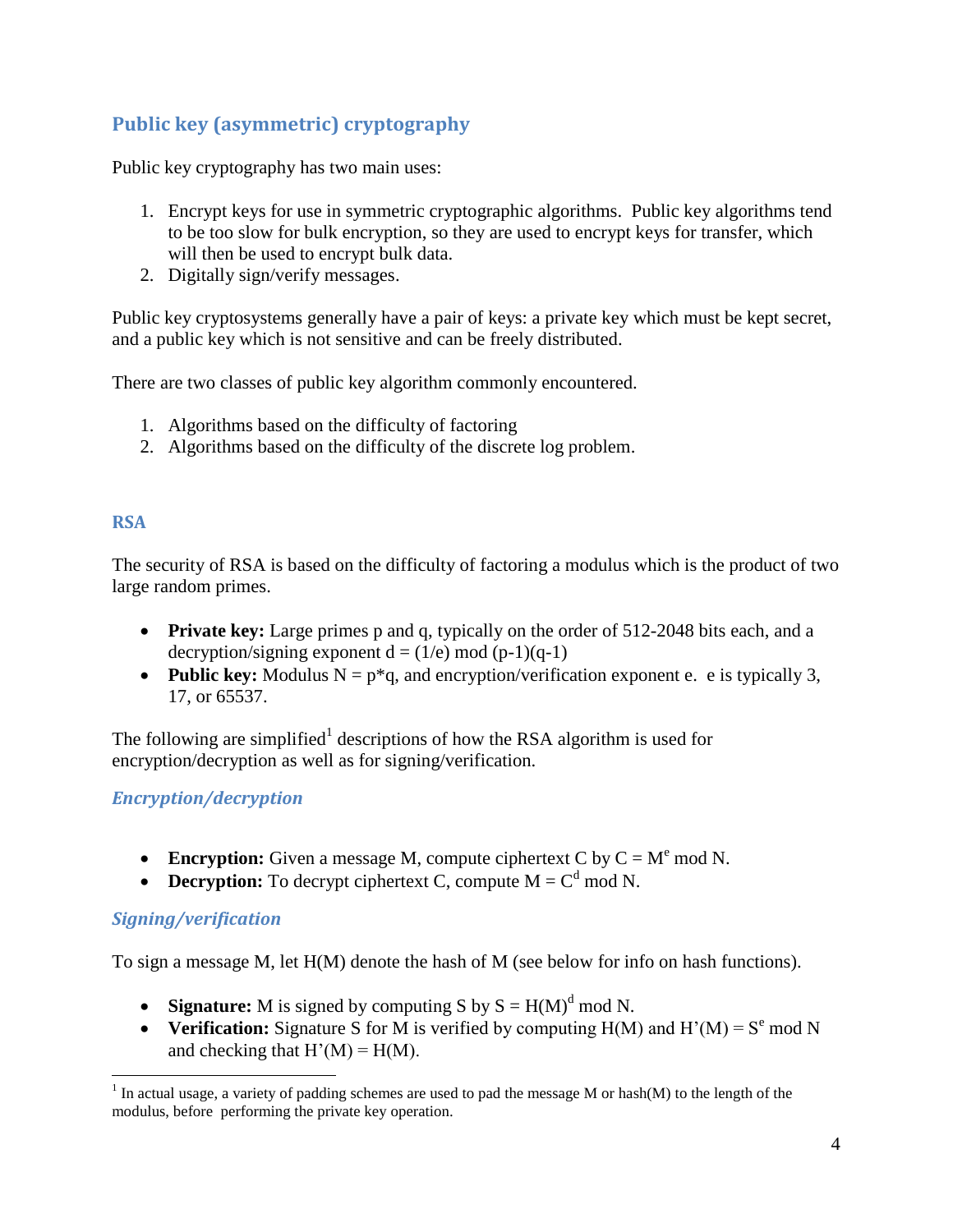RSA private key calculations are often sped up by performing calculations mod p and mod q separately, and combining the results using the Chinese Remainder Theorem (CRT).

#### *RSA decryption with CRT*

Suppose a message M has been encrypted as above:  $C = M^e \text{ mod } N$ . Then using decryption exponents  $d_p = d \mod (p-1)$  and  $d_q = d \mod (q-1)$ , decryption with CRT is as follows:

- 1.  $M_p = C^{dp} \mod p$
- 2.  $\mathbf{M}_q = \mathbf{C}^{dq} \bmod q$
- 3.  $h = q^{-1} * (M_p M_q) \text{ mod } p$
- 4.  $M = M_0 + h^*q$

Using the CRT can significantly speed the decryption process, and is commonly used where power and time considerations are critical.

#### **Discrete log Based algorithms**

The "classic" discrete log based algorithms are defined over the multiplicative group  $Z^*(p)$  for large primes p. The discrete log problem is the following:

In the group  $Z^*(p)$ , select a base point g. Then given a random point  $h = g^a \mod p$ , find the exponent a (i.e. find the log of h to the base g, mod p).

In discrete log based algorithms, the secret is the exponent a, and the public value is  $g^a$  mod p. Several discrete log based algorithms commonly used are described below.

#### *Diffie-Hellman (DH) key agreement protocol*

Alice and Bob generate a shared secret key as follows:

- 1. Alice and Bob agree on a large prime p
- 2. Alice generates random secret a, and computes  $h_a = g^a \mod p$
- 3. Bob generates a random secret b, and computes  $h_b = g^b \mod p$
- 4. Alice and Bob exchange  $h_a = g^a \mod p$  and  $h_b = g^b \mod p$ . (The exchange can occur on an unprotected channel.)
- 5. Alice and Bob compute shared secret  $s = (h_a)^b \mod p = (h_b)^a \mod p = g^{ab} \mod p$ .

#### *Digital Signature Algorithm (DSA)*

This algorithm is a NIST standard for digitally signing messages. To sign a message M, let H(M) denote the hash of M.

**Parameters:** Large primes  $q < p$ , where q divides p-1, and a number g where  $g^{q-1}$  mod p  $= 1$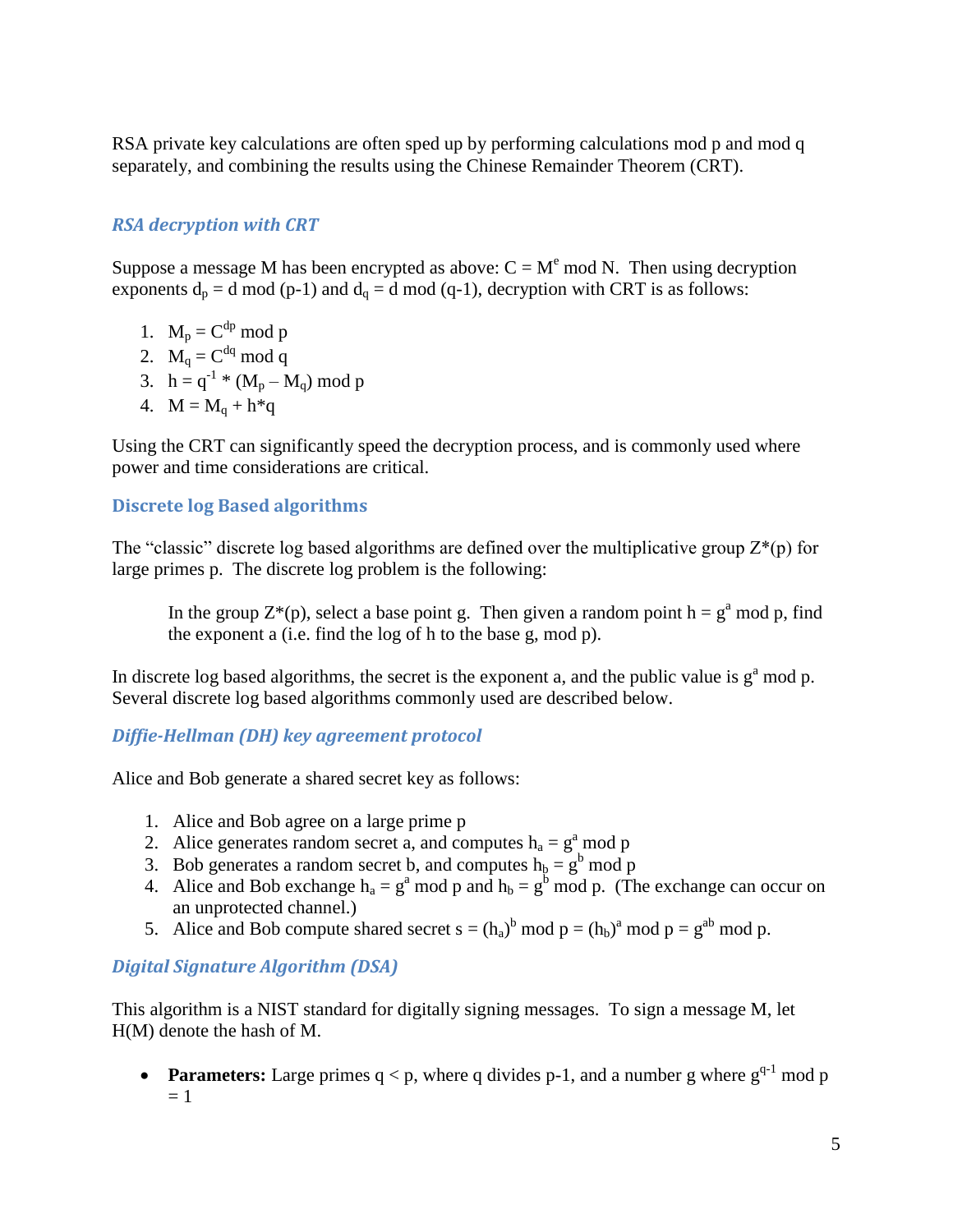#### **Key generation:**

1. Alice generates a random secret key a, and computes public key  $h = g<sup>a</sup>$  mod p

#### **Signature:**

- 1. Alice generates a random secret nonce k, and computes  $r = (g^k \mod p) \mod q$
- 2. Alice computes  $s = k^{-1} * (H(M) + a * r) \mod q$
- 3. Signature of M is (r, s)

#### **Verification**

- 1. Bob computes  $u_1 = s^{-1} * H(M) \text{ mod } n$  and  $u_2 = s^{-1} * r \text{ mod } q$
- 2.  $v = ((g^{u1} \cdot h^{u2}) \bmod p) \bmod q$
- 3. Signature is valid if and only if  $v = r$ .

Other variants sometimes used include the Nyberg-Rueppel (NR), and Schnorr signature algorithms. They are similar computationally and rely on a secret exponent a and public value  $g<sup>a</sup>$ mod p. See link below for details.

#### **Elliptic curve cryptography**

The algorithms above were defined over the multiplicative group  $Z^*(p)$  for primes p. Elliptic curves are groups for which the discrete log problem is thought to be harder than  $Z^*(p)$ . A description of elliptic curves is outside the scope of this document. However, the Wikipedia article linked below gives a brief introduction.

From the perspective of the cryptographic algorithms above, the change from the group  $Z^*(p)$  to an elliptic curve group is minimal. In particular, some of the exponentiations  $g<sup>k</sup>$  is replaced with an elliptic curve point multiplications  $k*G$ , where k is the multiplier and G is a point on the elliptic curve. However, the flow of the algorithms is nearly identical for  $Z^*(p)$  and elliptic curve groups.

#### **Hash Functions**

Hash functions are algorithms designed to transform arbitrary sized input data into a fixed length "fingerprint" for the data. Good hash functions have the following properties:

- 1. Preimage resistance: Given a hash value h, it should be hard to find a message M such that hash $(M) = h$ .
- 2. Collision resistance: It should be hard to find two messages  $M_1$  and  $M_2$  with the same hash value (i.e. hash $(M_1)$  = hash $(M_2)$ ).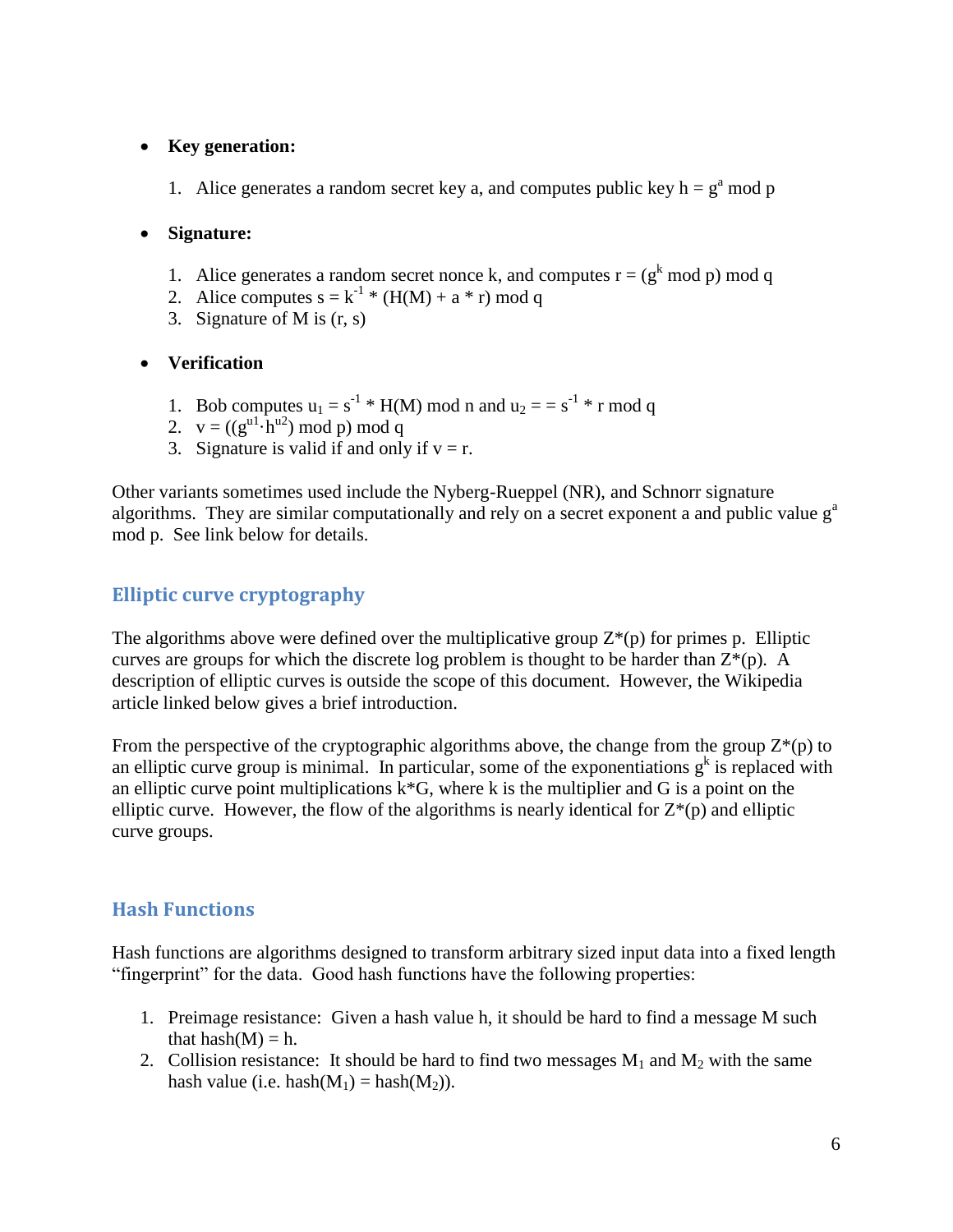Many hash functions operate by partitioning the input data into N-bit blocks, operating on each block in a series of rounds, with the output of one set of rounds chained to the input block to the next set of rounds. As with encryption algorithms, hash function round transformations typically operate on smaller sub-blocks of the N-bit block. For example, SHA-1 and SHA-256 operate on 32-bit words, while SHA-512 operates on 64-bit words.

The Secure Hash Algorithm (SHA) family of hash functions is one of the most widely used. There are a number of variants, shown below.

| Acronym            | Data Block length   | <b>Output length</b> | <b>Number of Rounds</b> |
|--------------------|---------------------|----------------------|-------------------------|
| $SHA-1$            | 512 bits            | 160 bits             | 80                      |
| <b>SHA-256</b>     | 512 bits            | 256 bits             | 64                      |
| SHA-512            | $1024$ bits         | 512                  | 80                      |
| SHA-384 (truncated | $1024 \text{ bits}$ | 384                  | 80                      |
| SHA-512)           |                     |                      |                         |